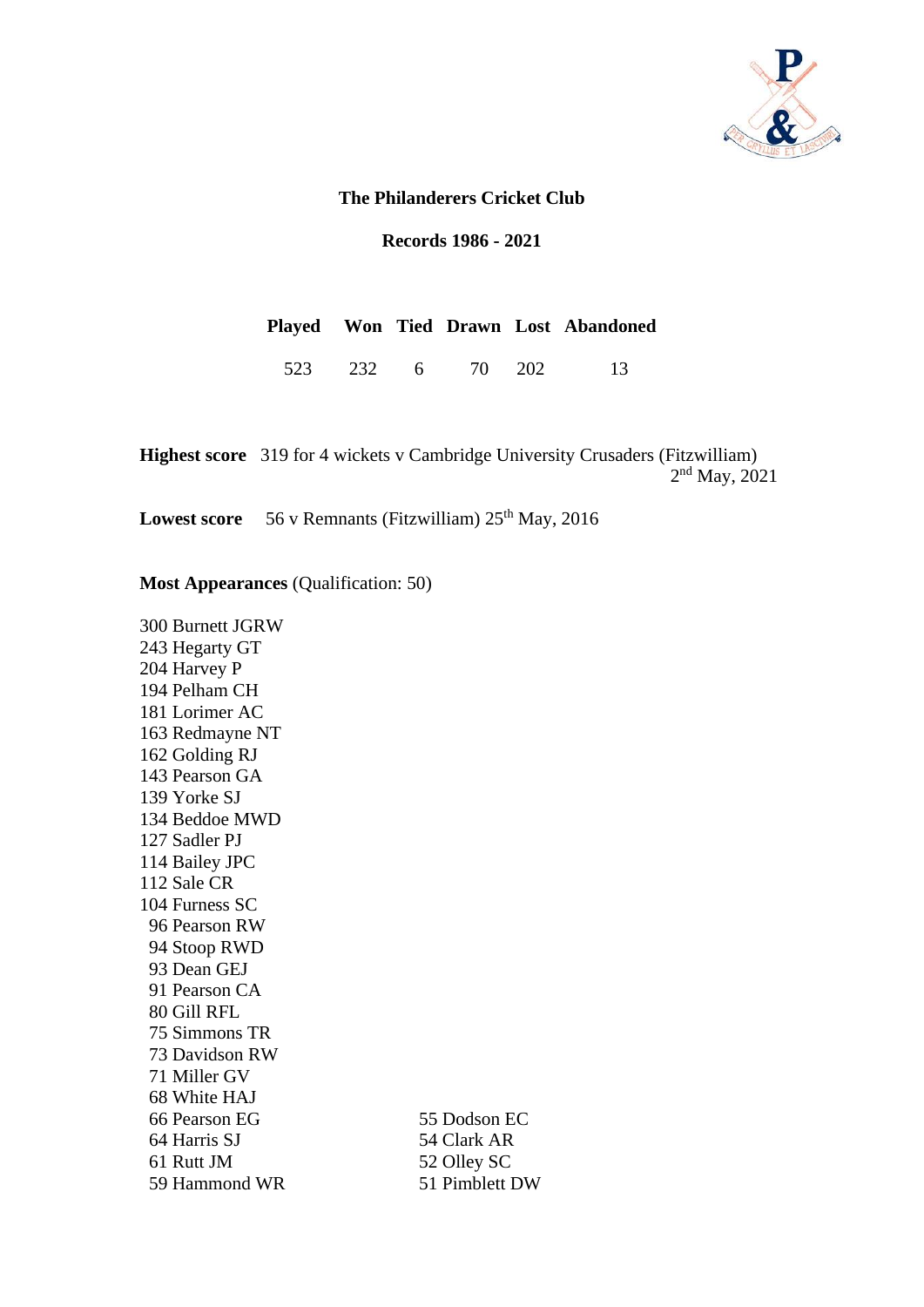

### **Highest Aggregate Runs** (Qualification: 1000)

|                   | <b>Matches</b> | Inns | N <sub>O</sub> | <b>Runs</b> | <b>HS</b> | 50s                          | 100s         |
|-------------------|----------------|------|----------------|-------------|-----------|------------------------------|--------------|
| Lorimer AC        | 181            | 171  | 14             | 3205        | 83*       | 15                           |              |
| <b>Gill RFL</b>   | 80             | 80   | 16             | 2850        | $142*$    | 21                           | 4            |
| Yorke SJ          | 139            | 128  | 10             | 2701        | 119       | 13                           | $\mathbf{1}$ |
| Pearson EG        | 66             | 62   | 22             | 2500        | 129*      | 16                           | 3            |
| Pearson GA        | 143            | 120  | 25             | 2491        | 100       | 7                            | $\mathbf{1}$ |
| Pearson RW        | 96             | 95   | 17             | 2385        | 88*       | 12                           |              |
| Pelham CH         | 194            | 126  | 40             | 2075        | 107       | 5                            | $\mathbf{1}$ |
| <b>Hegarty GT</b> | 243            | 209  | 15             | 2039        | 77        | 3                            |              |
| Golding RJ        | 162            | 136  | 36             | 1775        | $60*$     | 4                            |              |
| Hammond WR        | 59             | 49   | 10             | 1631        | 111       | 8                            | 3            |
| <b>Beddoe MWD</b> | 134            | 106  | 13             | 1598        | 90        | $\overline{4}$               |              |
| Miller GV         | 71             | 66   | 6              | 1500        | 125       | 9                            | $\mathbf{1}$ |
| Osborn RH         | 74             | 72   | 4              | 1470        | 92*       | 8                            |              |
| Pearson CA        | 91             | 81   | 6              | 1467        | 82        | 10                           |              |
| Coe JMW           | 21             | 21   | $\overline{2}$ | 1314        | 117       | 9                            | 4            |
| Harvey P          | 204            | 130  | 56             | 1218        | 48        | $\qquad \qquad \blacksquare$ |              |
| Cassels BLR       | 37             | 36   | 1              | 1125        | 91        | 11                           |              |
| Simmons TR        | 75             | 71   | 15             | 1113        | 69        | 4                            |              |
| Hesketh RL        | 21             | 18   | 6              | 1081        | $177*$    | 8                            | 3            |
| <b>Bailey JPC</b> | 114            | 108  | 10             | 1054        | 68*       | $\mathbf{1}$                 |              |
| Cuthill AD        | 45             | 41   | 9              | 1019        | 89        | 4                            |              |

#### **Century Gods**

- 177\* Hesketh RL v Burrough Green (Burrough Green) 13<sup>th</sup> September, 2015
- 142\* Gill RFL v Chippenham (Chippenham Park) 21<sup>st</sup> May, 2017
- 135 Wright WJM v Holkham (Holkham Hall)  $7<sup>th</sup>$  August, 2016
- 129\* Pearson EG v Swaffham Bulbeck (Burwell) 22nd July, 2020
- 126\* Samson MJ v Holkham (Holkham Hall) 6<sup>th</sup> August, 2017
- 125 Miller GV v Surveyors (Gonville & Caius) 25<sup>th</sup> July, 1995
- 119 Yorke SJ v Tomtits (Kirtling) 20<sup>th</sup> September, 1997
- 118 Hesketh RL v Aldborough (Aldborough)  $5<sup>th</sup>$  June, 2016
- 117 Coe JMW v Rest of the World (Fenners)  $16<sup>th</sup>$  August, 2015
- 115\* Coe JMW v Kirtling (Kirtling)  $1<sup>st</sup>$  September, 2013
- 111\* Gill RFL v Coton (Coton) 21st June, 2017
- 111\* Pimblett DWS v Stiffkey (Stiffkey) 7<sup>th</sup> June, 2013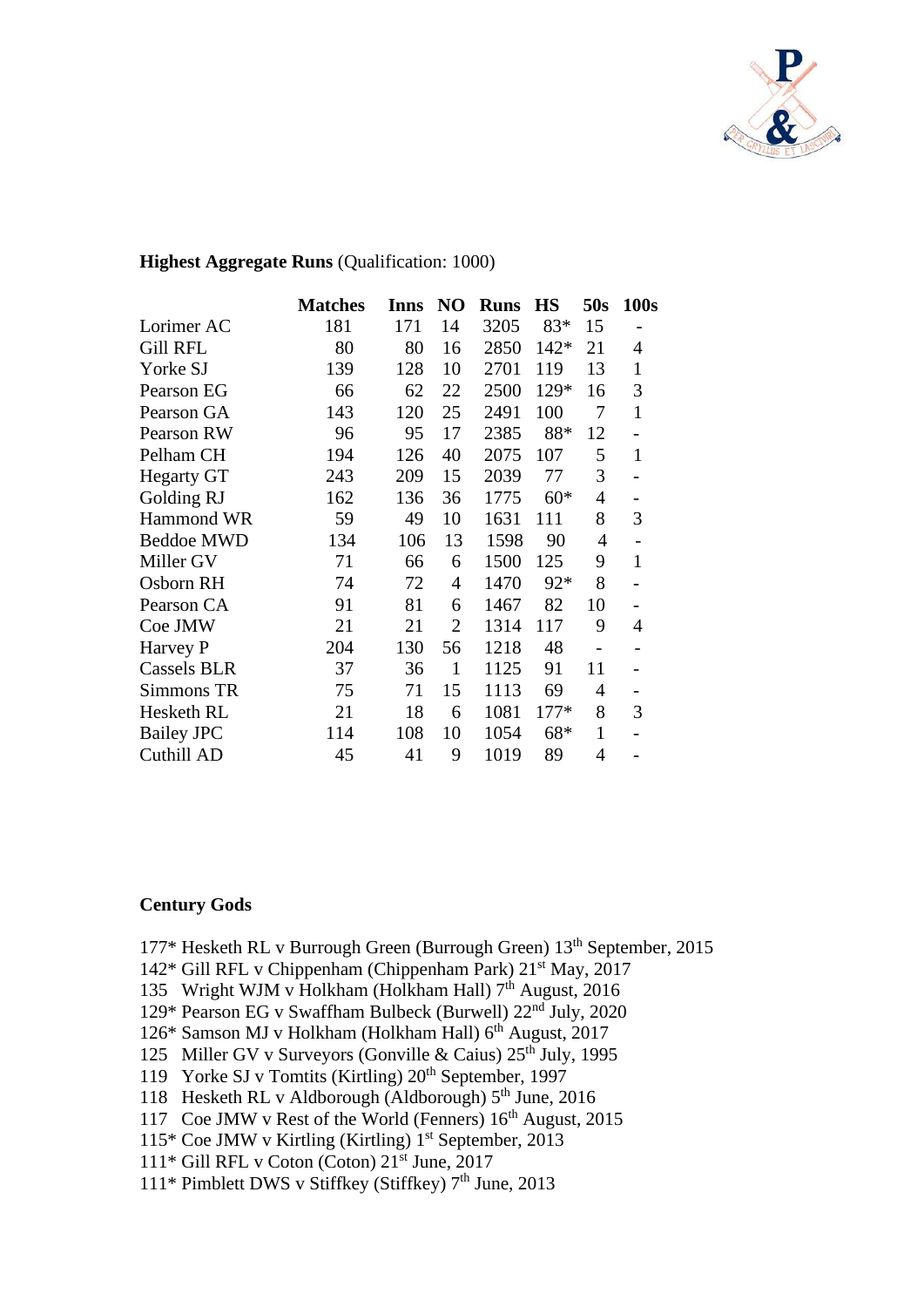

- 111 Hammond WR v Holkham (Holkham Hall) 28<sup>th</sup> September, 2014
- 109\* Gill RFL v Cambridgeshire Police (Gonville & Caius)  $8<sup>th</sup>$  July, 2015
- 109 Coe JMW v Burnham Thorpe (Burnham Thorpe) 8<sup>th</sup> June, 2014
- 109 Wright WJM v Law Society (Queens') 8<sup>th</sup> May, 2016
- 108 Leary PA v Chippenham (Chippenham Park) 10<sup>th</sup> September, 2017
- 107 Pelham CH v Penywern Taverners (Kirtling) 11<sup>th</sup> September, 1999
- 106\* Coe JMW v Clavering (Clavering) 31st August, 2014
- 104 Webster AJ v Rodney CC (Horseheath)  $10^{th}$  May, 2015
- 103\* Cook MC v Gonville & Caius (Gonville & Caius) 14th May, 2005
- $103*$  Tilley RJ v Travellers (Perse)  $4<sup>th</sup>$  August, 2001
- 102\* Skinner GCG v Wethersfield (Wethersfield) 24<sup>th</sup> July, 2016
- 102 Gill RFL v Eltisley (Eltisley) 13<sup>th</sup> July, 2016
- 102 Pearson EG v Holkham (Holkham Hall) 5<sup>th</sup> August, 2018
- 101 Hammond WR v Cambridge University Crusaders (Fitzwilliam) 2<sup>nd</sup> May, 2021
- $100*$  Pearson EG v Kirtling (Kirtling)  $20<sup>th</sup>$  July,  $2008$
- 100 Pearson GA v Tomtits (Kirtling)  $20<sup>th</sup>$  September, 2003
- 100 Ragnauth RT v Nomads (Fenners) 9<sup>th</sup> August, 2020
- 100 Hammond WR v Flycatchers (Exning Park) 20<sup>th</sup> June, 2021

#### **Highest Aggregate Runs in a Season** (Qualification: 300)

- 
- 
- 
- 
- 
- 
- 
- 
- 
- 442 Lorimer AC (1993)
- 426 Gill RFL (2015)
- 413 Chandraker M (2021)
- 408 Pelham CH (1999)
- 402 Coe JMW (2014)
- 401 Yorke SJ (1990)
- 609 Gill RFL (2017) 381 Skinner GCG (2015)
- 518 Hesketh RL (2015) 378 Hammond WR (2014)
- 514 Lorimer AC (1991) 359 Wright WJM (2016)
- 512 Gill RFL (2016) 356 Hammond WR (2021)
- 511 Coe JWM (2013) 342 Yorke SJ (1992)
- 499 Leary PA (2017) 326 Samson MJ (2018)
- 475 Yorke SJ (1989) 306 Lorimer AC (1990)
- 470 Gill RFL (2018) 301 Gill RFL (2020)
- 449 Lorimer AC (1992) 301 Miller GV (1995)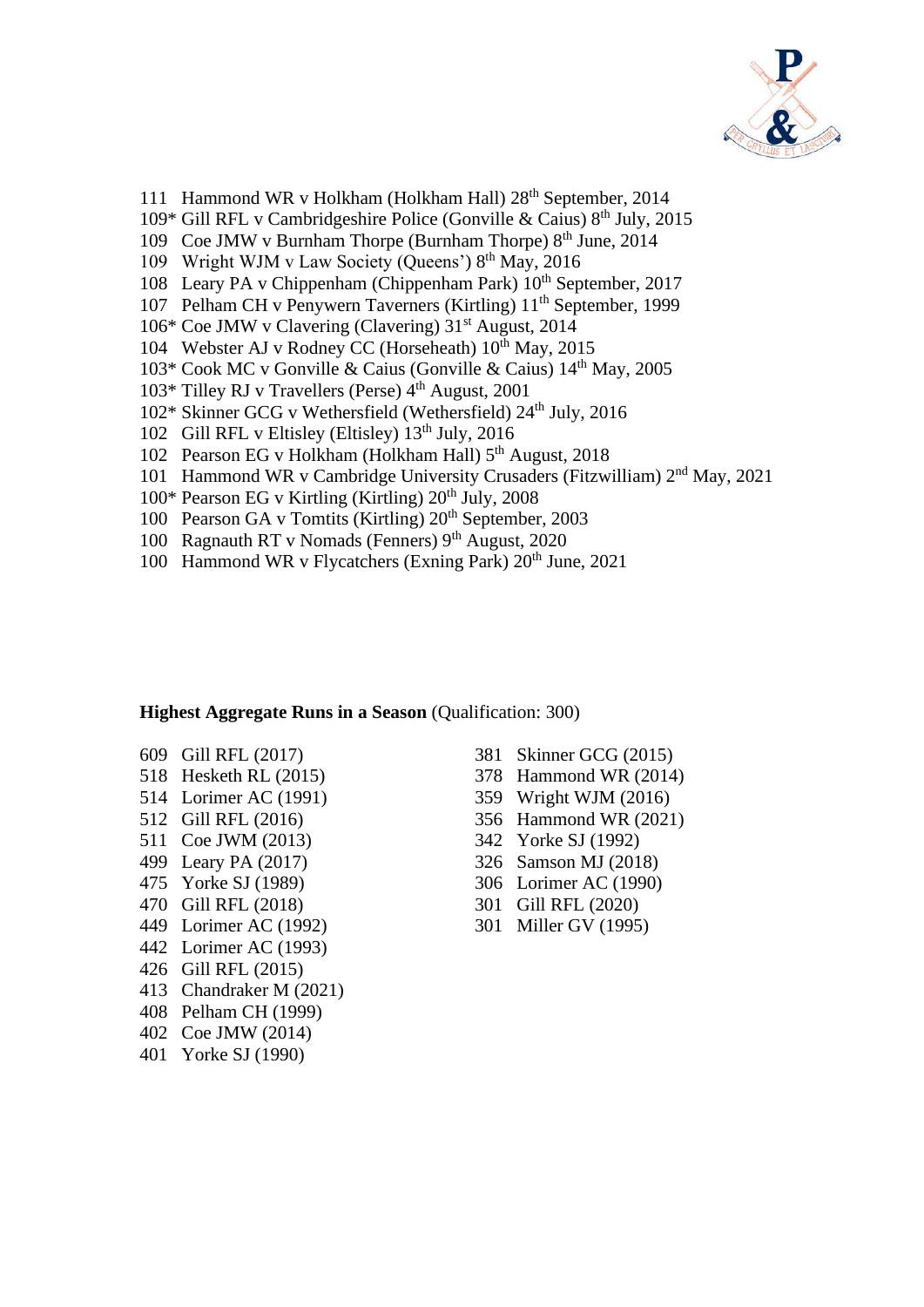

# **Record Partnership for each wicket**

| 1 <sup>st</sup>  | 172 Hammond WR & Ragnauth RT v Flycatchers (Exning Park) 2021       |
|------------------|---------------------------------------------------------------------|
| 2 <sup>nd</sup>  | 194 Pelham CH & Pearson GA v Penywern Taverners (Kirtling) 1999     |
| 3 <sup>rd</sup>  | 152* Hammond WR & Webster AJ v Stiffkey (Stiffkey) 2014             |
| $4^{\text{th}}$  | 183 Wright WJM & Leary PA v Chippenham (Chippenham Park) 2017       |
| $5^{\text{th}}$  | 122 Cassels BLR & Webster AJ v Holkham (Holkham Hall) 2014          |
| 6 <sup>th</sup>  | 218* Hesketh RL & Pearson GA v Burrough Green (Burrough Green) 2015 |
| 7 <sup>th</sup>  | 88 Davidson R & Gimson NHS v SJ Yorke XI (Carlton) 2013             |
| 8 <sup>th</sup>  | 83* Golding RJ & Lees JD v Kings School Common Room (Archdeacon     |
|                  | Meadow) 1993                                                        |
| q <sup>th</sup>  | 63 Coupe BD & Lorimer AC v Suffolk Gents (Caius) 1993               |
| 10 <sup>th</sup> | 87* Lees JD & Pelham CH v Flycatchers (Kirtling) 2004               |

|                     | Overs  | <b>Mdns</b> | <b>Runs</b> | <b>Wkts</b> | 5/inns         |
|---------------------|--------|-------------|-------------|-------------|----------------|
| <b>Burnett JGRW</b> | 2015.3 | 212         | 8650        | 313         | 4              |
| Redmayne NT         | 1406.4 | 217         | 4470        | 251         | 11             |
| Pearson GA          | 654.4  | 83          | 2643        | 153         | 4              |
| Dean GEJ            | 440    | 23          | 2569        | 111         | $\overline{2}$ |
| Davidson RW         | 396.4  | 37          | 2071        | 82          |                |
| Furness SC          | 479.1  | 41          | 2268        | 80          | $\overline{2}$ |
| Rutt JM             | 368.2  | 43          | 1596        | 79          | $\overline{2}$ |
| <b>Stoop RWD</b>    | 450.2  | 46          | 2017        | 79          |                |
| <b>Beddoe MWD</b>   | 432.3  | 39          | 2107        | 75          | $\overline{2}$ |
| Collard D           | 283.4  | 31          | 1224        | 68          |                |
| Golding RJ          | 276.1  | 15          | 1631        | 65          | $\mathbf{1}$   |
| <b>Bailey LR</b>    | 230.3  | 11          | 1224        | 55          | $\mathbf{1}$   |
| Pearson CA          | 243.4  | 16          | 1353        | 54          |                |
| Clark AR            | 237    | 12          | 1192        | 50          |                |
| White HAJ           | 252    | 17          | 1375        | 50          |                |

## **Highest Aggregate Wickets** (Qualification: 50)

The day of reckoning for John Burnett's 300<sup>th</sup> wicket was 26<sup>th</sup> July, 2017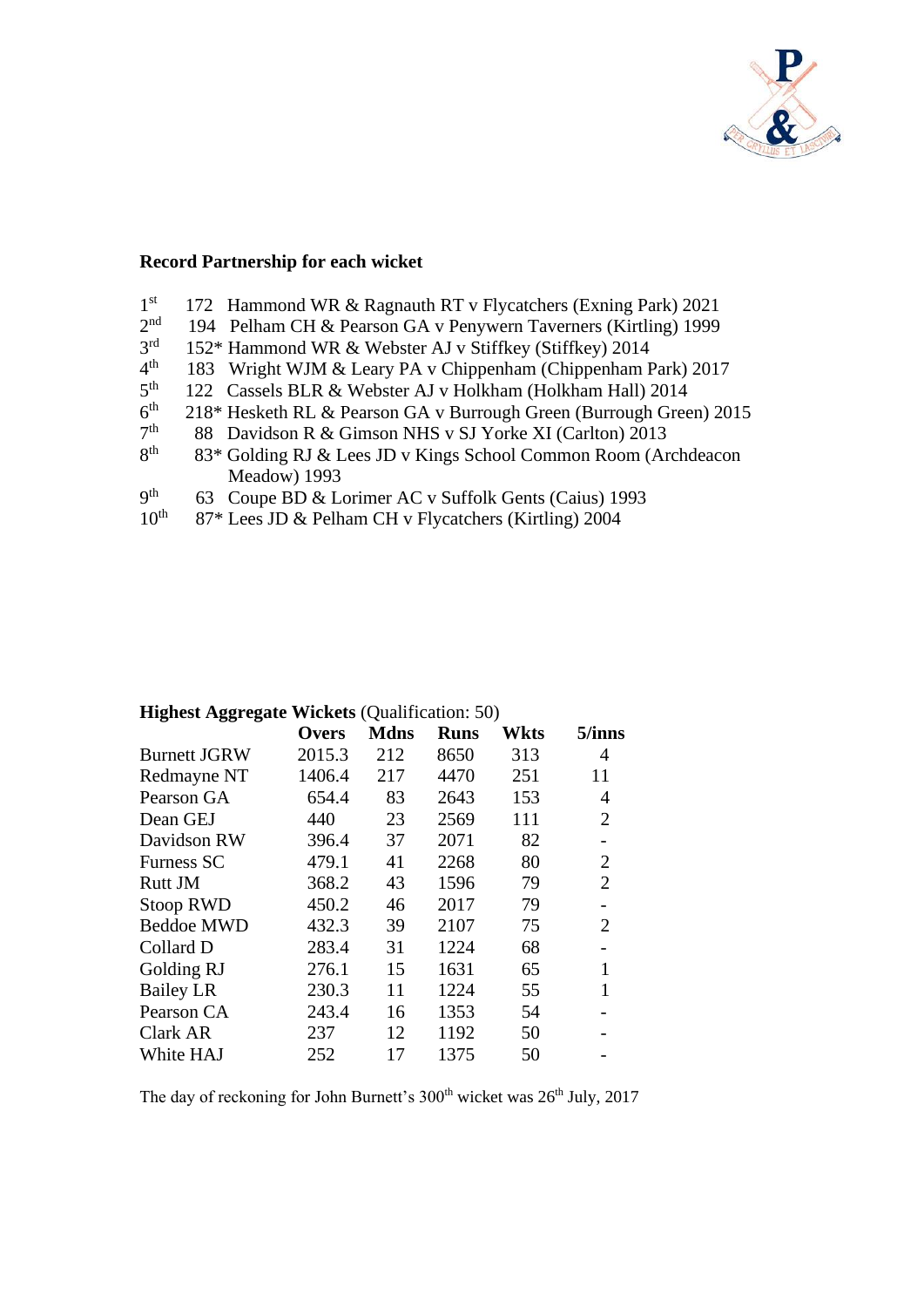

## **Highest Aggregate Wickets in a Season** (Qualification: 20)

- 34 Dean GEJ (2015) Redmayne NT (1990)
- 31 Burnett JGRW (1990)
- 26 Burnett JGRW (1987)
- Redmayne NT (1993)
- 23 Redmayne NT (1991)
- 22 Dean GEJ (2016)
- 21 Furness SC (1991)
- 20 Burnett JGRW (1989)

### **Most Wickets in an Innings** (Qualification: 6)

8-19 Redmayne NT v Cambridge Architects (Fenners) 1989 8-50 Burnett JGRW v Pimpernel (Barrow) 1990 7-11 Pearson GA v Fulbourn (Kirtling) 1990 7-37 Neate PW v Flycatchers (Gonville & Caius) 1992 7-55 Redmayne NT v Harlequins (Perse) 1993 7-57 Wilson J v Surveyors (Gonville & Caius) 1991 6-12 Sherwin TPH v Grantchester (Clavering) 2016 6-13 Golding RJ v Lloyds Bank (Corpus) 1988 6-14 Lorimer JD v Ridley Hall (Gonville & Caius) 1995 6-14 Russell JCF v S-Tech Swashbucklers (Cass Centre) 2013 6-14 Sherwin TPH v Cambridge Assessment (Clavering) 2018 6-16 Rutt JM v Free Foresters (Fitzwilliam) 2018 6-21 Redmayne NT v Real Tennis Club (Perse) 1999 6-26 Pearce Higgins T v Kirtling (Perse) 1993 6-29 Redmayne NT v Cambridge Architects (Fenners) 1990 6-33 Pearson EG v Chippenham (Chippenham Park) 2017

6-34 Bailey LR v Cambridge Architects (Fenners) 1991

6-38 Redmayne NT v Pimpernel (Gonville & Caius) 1990

6-54 Lorimer JD v Northern Bigots (Perse) 1997

## **Hat Tricks**

Golding RJ v Lloyds Bank (Corpus) 1988 Sherwin TPH v Grantchester (Clavering) 2016

**One-enders** (Qualification: 20 consecutive overs and a touch of madness)

- 25 Redmayne NT v Harlequins (Gonville & Caius) 1992
- 23 Redmayne NT v Camden Casuals (Emmanual) 1992
- 21 Pearson GA v Tomtits (Kirtling) 1997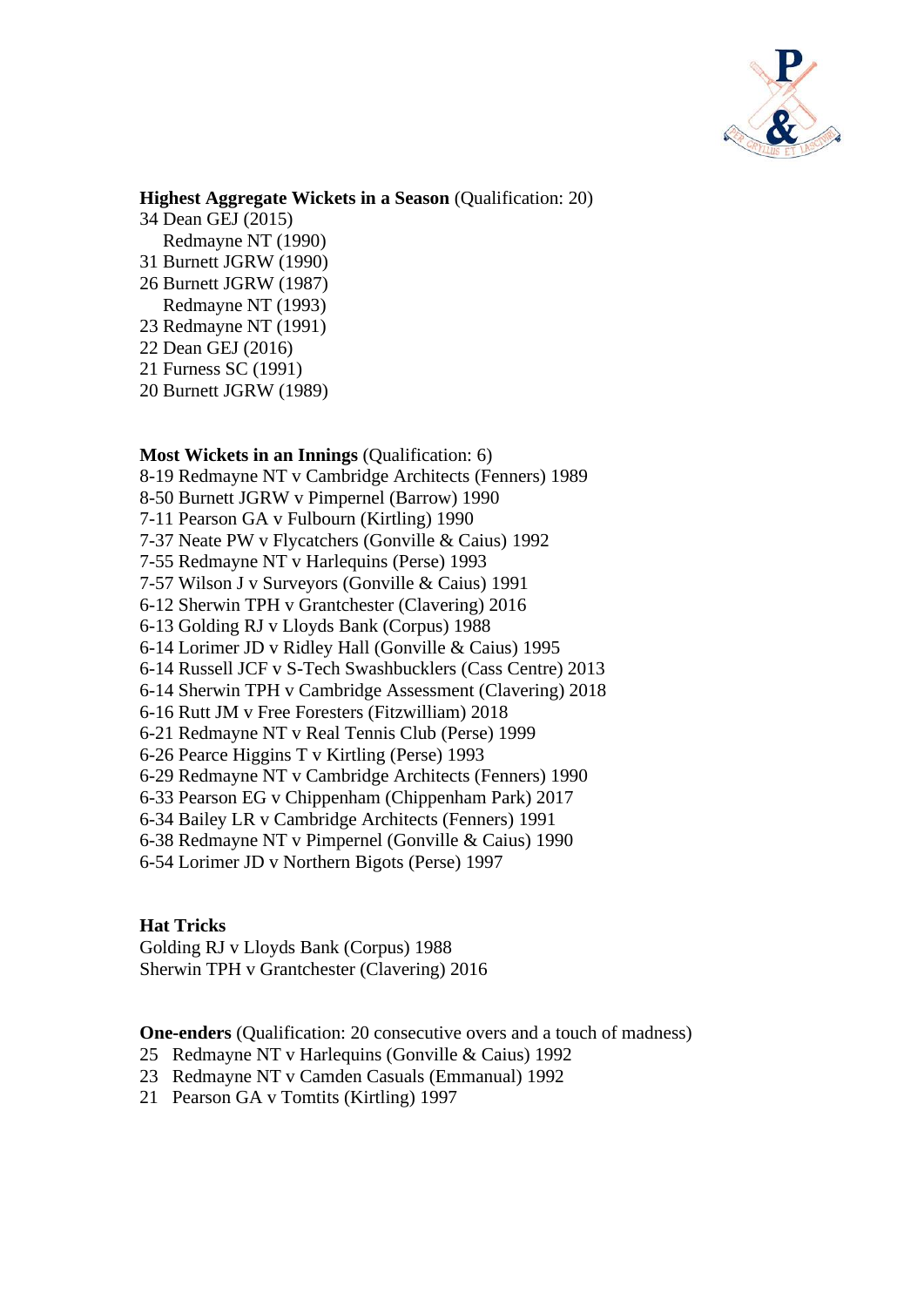

### **Highest Aggregate Catches** (Qualification: 20)

- 42 Hegarty GT
- 32 Pearson GA
- 31 Beddoe MWD
- 30 Burnett JGRW Yorke SJ
- 27 Golding RJ Lorimer AC
- 24 Davidson RW Stoop RWD
- 23 Gill RFL
- Redmayne NT 22 Hammond WR
- Pearson EG
- 21 Pearson RW
- 20 Dean GEJ

#### **Most Catches in an Innings** (Qualification: 3)

4 Howe JWL

3 Hammond WR (2), Chandraker M, Golding RJ, Gill RFL, Harrison TB, Lorimer AC, Oakman M, Pearson GA, Pimblett DWS, Simmons TR, Skinner GCG & Stoop RWD

**Wicket Keeper Highest Aggregate Victims** (Qualification: 20)

- 119 Harvey P [95ct & 24st]
- 92 Pelham CH [60ct & 32st] 25 Pimblett DWS [11ct & 14st]

#### **Wicket Keeper Most Dismissals in an Innings** (Qualification: 4)

4 [4ct] Harvey P v Northern Bigots (Perse)  $28<sup>th</sup>$  May, 1995 [3ct/1st] Howe JWL v Holkham (Queens')  $1<sup>st</sup>$  July, 2018

**Sunday XI unbeaten run** - Commenced following defeat to Flycatchers on 28<sup>th</sup> June, 2015 and now comprises 55 matches - 44 wins, 9 draws  $& 2$  abandoned - to  $& 2$ including 19th September, 2021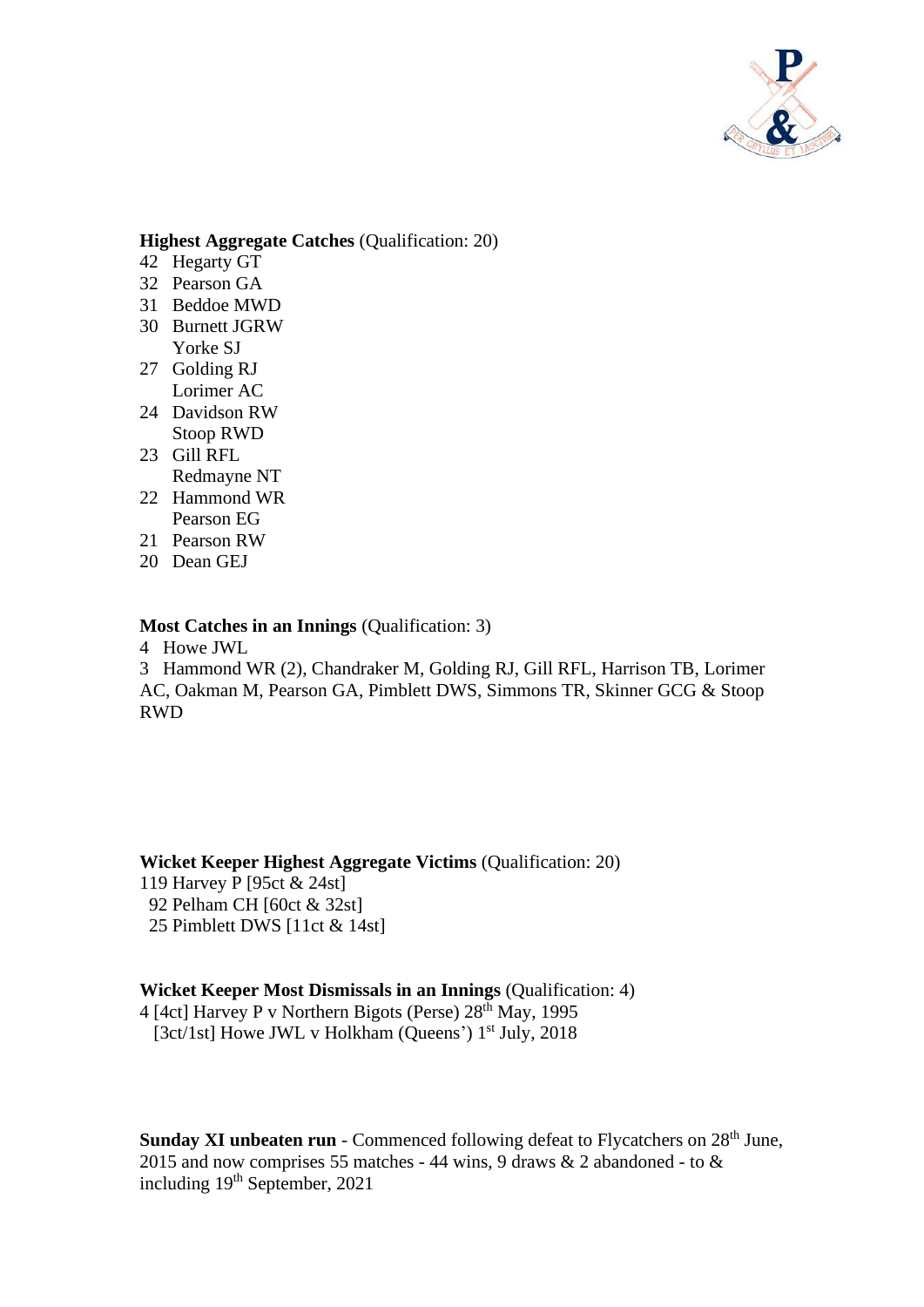

## **Poppy Cup**

*Presented by Martin Beddoe in 1996 to mark the birth of his daughter of the same name and to be awarded for outstanding achievement on the field of play. Sadly, it has not been awarded every year as occasionally it became lost or the previous recipient became forgotten!*

1997 Nick Redmayne 1998 Simon Yorke 2004 Andy Cuthill 2005 Mike Cooke 2013 John Russell 2017 Rob Gill 2018 Jamie Rutt 2019 Gerald Cotemen 2020 Mel Ragnauth

### **Endeavour Trophy**

*Presented by Tim Simmons in 2017 to be awarded for endeavour on behalf of the club either on or off the field of play.*

2017 Graham Hegarty 2018 George Dean 2019 John Burnett 2020 David Pimblett

#### **Tours**

1987 Kent & Sussex 1990 & 1991 Suffolk 1993 Gloucestershire 1994 Yorkshire 1995 & 1998 Holland 2005 - 2010 North Devon 2013 - 2016 North Norfolk 2018 *France (mystery tour!!)*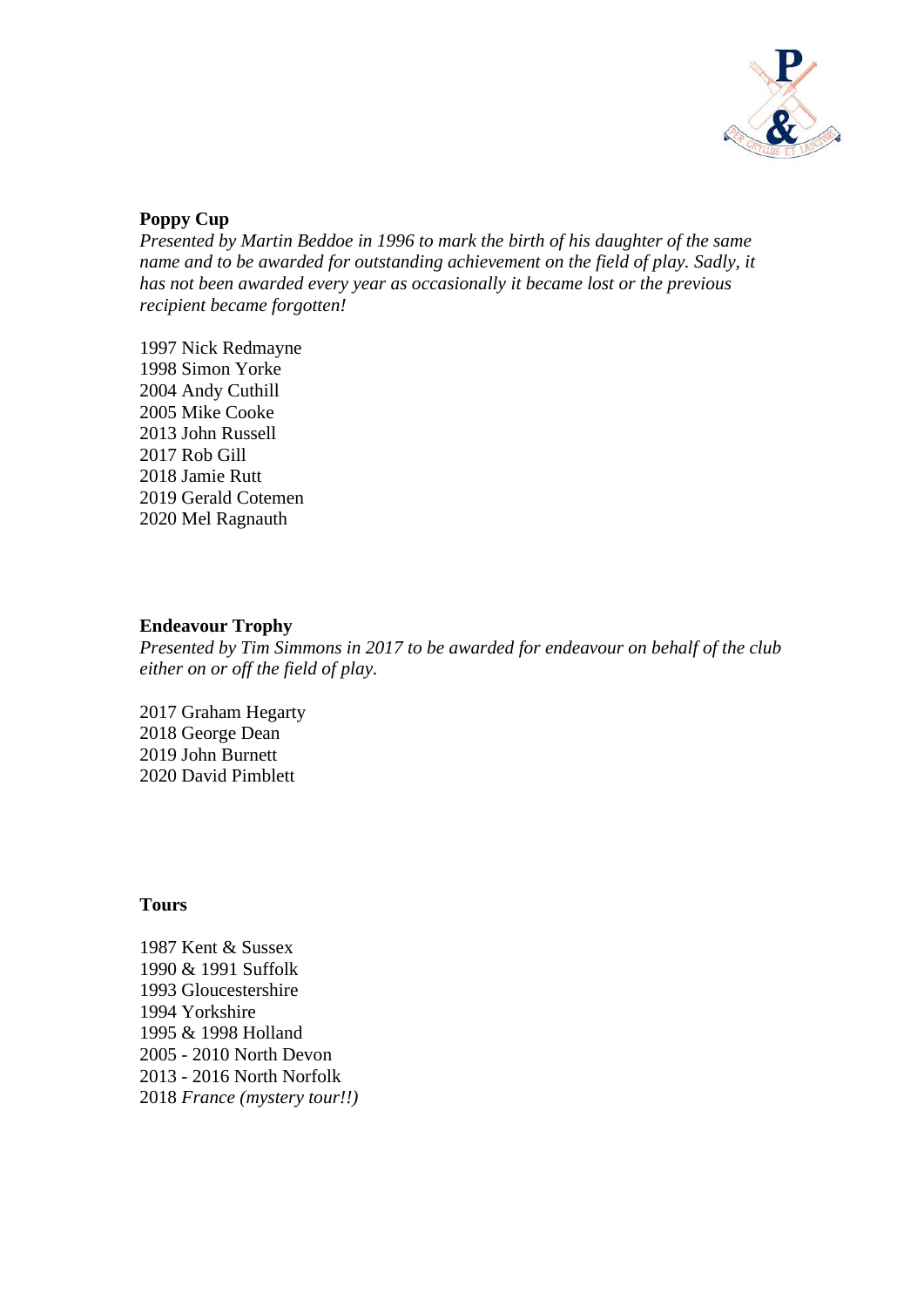

### **Golf Champions**

*Prior to 2018 the Championship was always played on tour*

2005 John 'Hickory' Burnett (Ilfracombe) 2006 John 'Hickory' Burnett (Mortehoe) 2007 Alan Clark (Saunton Sands) 2008 Andy Cuthill (Saunton Sands) 2010 *Rob Dean & Nick Redmayne (Woolacombe Pitch & Putt!!)* 2013 Steve Bowller & Rob Dean (Royal West Norfolk) 2014 Adam Webster (Royal Cromer) 2015 Alan Clark & Stuart Harris (Royal West Norfolk) 2016 Rory Davidson (Heacham Manor) 2018 Guy Skinner (Royal Worlington) 2019 Alister Reed *[guest]* (Gog Magog) 2020 Geoff Miller (Royal Worlington) 2021 Will Hammond (Royal Worlington)

### **Real Tennis Tournament Champions**

2018 David Pimblett (Newmarket Real Tennis Club) 2019 Rob Gill (Newmarket Real Tennis Club)

#### **Charities**

2013 Lords Taverners £200 2014 Help for Heroes £220 2015 East Anglian Childrens' Hospice £280 2016 Multiple Sclerosis Society £280 2017 Magpas Air Ambulance £530 2018 Cricket Builds Hope £400 2019 Guide Dogs for the Blind £375 2020 Elizabeth Coteman Fund £520 2021 Chance to Shine £500

#### **Littlechild TJ (Trevor)**

My statement below should have said that Syd was the first playing member to pass away. Actually, Trevor was the first to depart in the mid-1990s and I have been remiss in omitting him from the pantheon. Trevor was an original 1986 VP although professing to have no cricketing ability and actually only turned out for the club a handful of times. However, he did partake in the original 'Kicking Donkey' tour to Kent. Trevor was more at home on the rugby scene but wherever he found himself he was great fun to have around.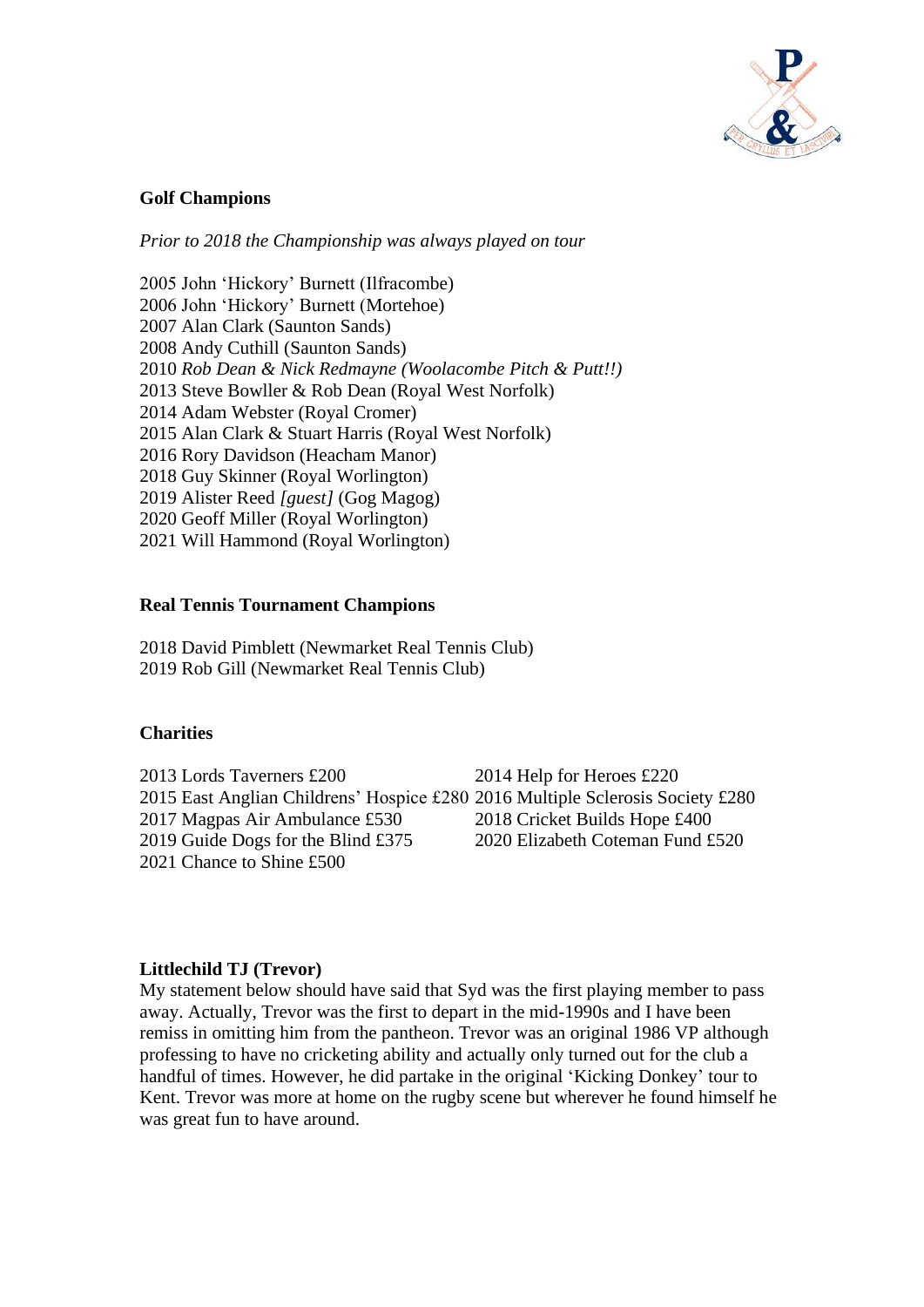

### **Furness SC (Syd)**

At the time of writing Syd is the only member of the club to depart to the great Pavilion in the sky (2002). This is remarkable given the advanced age of many club players. However, I know that Syd would fully appreciate this mention as he had a wicked sense of humour and standing next to me at  $1<sup>st</sup>$  slip it was only too apparent and of-course much appreciated. Even many years past his prime (he played at a much higher standard before I snared him) he was still an elegant performer in all facets of the game. He made 104 appearances, scored 800 runs, took 80 wickets and 13 catches and contributed much more besides to the wellbeing of the club. Syd was a most popular and respected member and is sadly missed by all who knew him.

## **Ladds R (Robin)**

Syd & Trevor have now been joined in the great Long Room above the clouds by Robin who has recently passed away (2016). He was an active player with the club for ten years from the turn of the century bowling economic medium pacers and going on several tours. His playing days ended prematurely when he suffered a heart attack but he continued to support the club as a Vice President, watching the occasional game and attending the Dinners. Although quiet and reflective by nature Robin was good company with a dry wit and will be greatly missed.

It should be mentioned that some of the club's guest players have contributed to the extent that their achievements could be recorded in the above statistics had I a mind to do so. However, I haven't although the club is of-course duly grateful for their help.

*Everyone should be aware of the club's unwritten rule that averages should not be calculated on pain of severe reprimand to protect the less talented amongst us!*